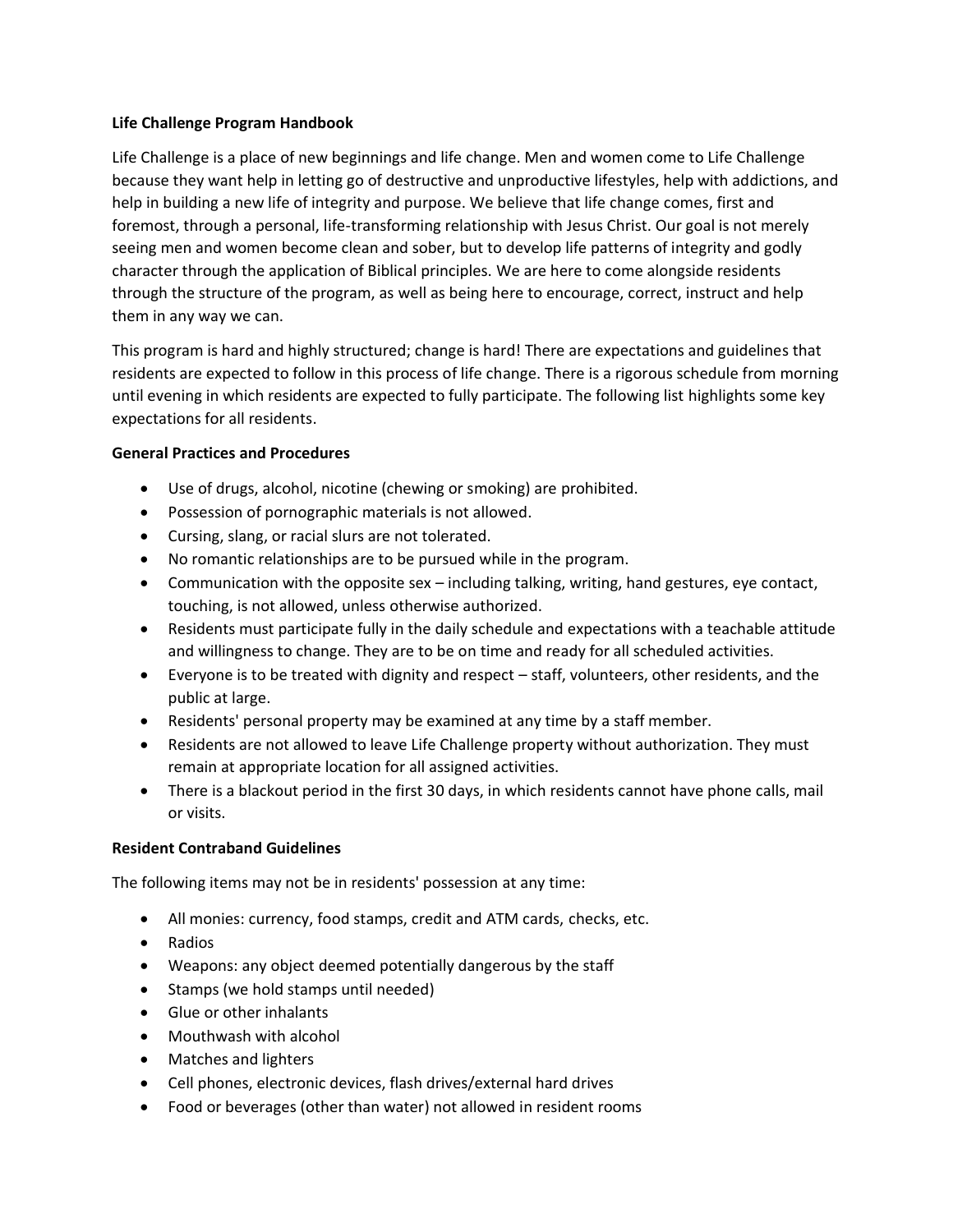• Gum or soft candy (Only individually wrapped hard candy is permitted.)

## **Medication Guidelines and Practices**

- Residents must withdraw from drugs and alcohol prior to admission. The lowest dosage nicotine patches (7mg) are allowed for the first 30 days.
- Residents must complete TB, Hepatitis B & C, HIV tests and for women a pregnancy test.
- A physical also needs to be completed prior to entry or scheduled within 30 days of entering the program.
- Residents must be approved for particular psychotropic medications prior to entry into the program. If a potential resident is taking an unapproved medication prior to entry, they are to see their physician to wean off the medication or change to an approved medication prior to entering the program.
- All medications must be approved by Department Supervisor.
- Prescription pain relievers such as Oxycodone, Tylenol #3, Tramadol, etc. are prohibited.
- Over-the-counter medications, such as Nyquil, Tylenol PM, or medications with alcohol are not permitted.

### **Appointments:**

- Residents may have up to five non-emergency medical appointments during their program.
- No scheduling of appointments without staff supervision.
- No appointments are to be made during first 30 days of the program.
- Residents are encouraged to provide their own transportation to appointments. Life Challenge Ministries may transport residents within the local metro area for a transportation fee.

### **Passes**

- After 90 days, a resident receives a 30 hour pass to visit approved family members.
- After six months, a resident receives a 53 hour pass.
- Residents receive more passes as they advance in the program.
- No contact with members of the opposite sex, excluding family.

### **Work Crews:**

Every month, Life Challenge partners with various churches and organizations to accomplish workrelated projects. Residents are expected to participate in work crews as part of their programming. Any money received as a result of services provided by residents on behalf of Life Challenge remains the property of Life Challenge.

### **Personal Appearance and Hygiene Practices**

Proper daily hygiene is expected.

Male residents: Hair must be cut so that it is no longer than a traditional collar, and the ear must show. Ponytails, spiked, or other extreme hairstyles are not allowed. Sideburns must be trimmed in line with bottom of ear. Beards, goatees and facial hair under the lower lip are prohibited. Mustaches may not extend beyond the mouth. No piercings may be worn.